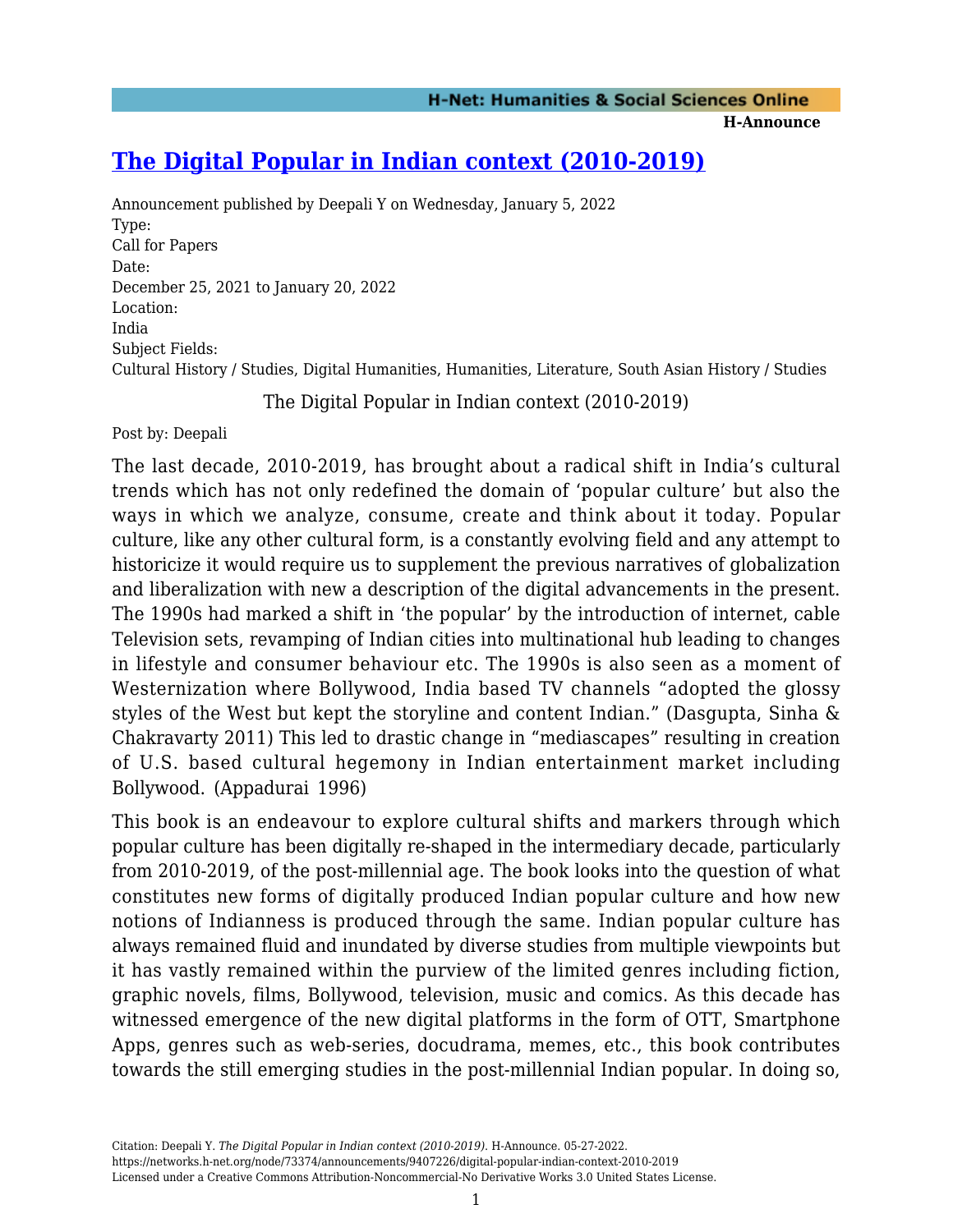the book also looks at the recent developments made in media studies, an area which is both interdisciplinary and excessively in vogue at present, as the popular culture in the said decade is largely constituted in the digital format through different media. The book will be indispensable in understanding that the notions of self, society, culture and social relations are equally dependent on technologies in twenty-first century than any traditional objects of analysis. (Kay 7)

The most significant factor responsible for redefining Indian popular culture is the rise of new media platforms leading to the emergence of what we may call a "digital popular culture": "Social networks, multiple TV channels, mobile phone updates are tools that did not exist in India two decades ago...People expect rapid, direct, relevant, and heartfelt communication from people in charge... But what has bridged the urban–rural divide is the usage of mobile phones, growing annually at 34 per cent. In 2011, there were 290 million mobile phone subscribers in rural India alone" (Singh 2014). The advent of internet has become an old phenomenon by now but what is more significant is its access on different digital devices and platforms leading to formation of novel genres of popular culture. For example, the comedy content which had to be refined and limited to the notions of respectability and censorship has now moved further with stand up comedy on youtube channels, memes and gags on social media and web-series on OTT platforms. This has enabled users to freely access the content on internet devices such as computers, tablets, mobile phones, smart TVs without any limitation to watch socially acceptable content along with families or being judged for laughing on insensitive remarks. This has not only increased consumption of few social media platforms such as Facebook, Youtube, Whatsapp, Instagram, etc. but the easy access of these platforms on handy devices at cheaper rates and comparatively with less technical literacy have played a crucial part in defining India's new popular culture. It is through this digitally generated popular culture, we witnessed participation of people from the lowest section of society in the mainstream culture (created by multinational corporations) by generating trends, ratings, likes, comments, subscriptions, share, etc., thus reversing the entire claim of popular culture as the culture of masses.

Alternatively, the difference between classes can also be easily demarcated within digital popular culture based on the consumption patterns of these platforms which contribute towards formation of cultures. The middle class uses mobile phones mainly to order food, do online shopping, make wallet payments, mobilize mass movements, leisurely consuming online content and for social media interaction. The working class uses them to create content as a way of escapism and have an insight into a socially uplifted and better world from their own. The working class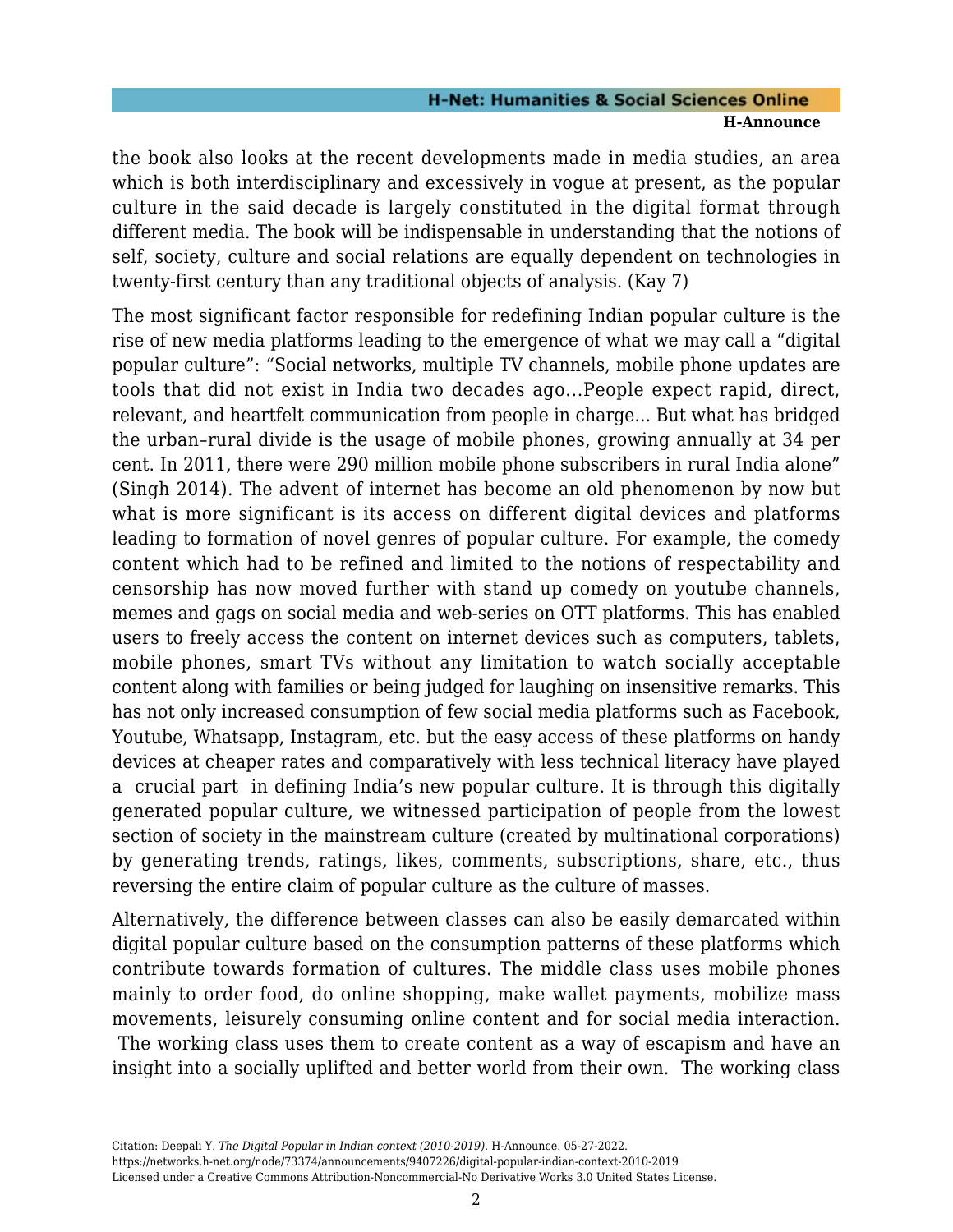mostly inhabiting rural parts of India use mobile phones due to its limited demand of power supply and cheaper mobile data availability for internet access. Apart from connectivity, their aim of using mobile phone primarily rests on creating and consuming audio and video entertainment content such as watching videos, films, drama series or listening to songs, news, etc. In comparison to laptops and computers, mobile phones provide working class with a platform to make it big in their life and earn fame and money through content creation at minimal expenditure. Access to social media via mobile phones gives them an opportunity to feel one with the elite, uplifted and empowered sections of society without carrying any social baggage of their background. It helps them navigate their class and caste by momentarily self-transformation when they create videos for platforms like Tiktok, Youtube, etc. "Broadly, this group consists of those who came of age with the promises and consumerist practices of liberalization (circulated in great part through television) and who feel entitled to a certain cosmopolitan status." (Desai-Stephens 2017) One of the best examples of consequent emergence of Indian digital popular culture from Smartphone explosion can be seen on social media in the form of reels, selfies, viral content, participating in online surveys, etc. Impressions of Smartphone based food culture can be seen through birth of food influencers who savour on local and ethnic delicacies by going live on social media accounts, taking food photos for Instagram and reinventing "the home delivery" or "takeaway" concept of food through apps like Zomato, Swiggy, UberEats leading to an alteration in Indian eating habits. Usage of internet for dating and marriage apps has redefined social relations too. Smartphones have also contributed in the popularity of realty shows which continue to be the only source of voting for the favourite contestant.

This digitized popular culture has also led to the rise of OTT platform that significantly gained prominence during the second half of the decade and reached its peak during COVID lockdown. Smartphones have been the game changer in this case too. The average cost of mobile data in India has been the cheapest in the world today. Added to this is the free subscription facilities of OTT platforms such as Netflix and Amazon Prime offered along with mobile recharge packs has made OTT the new entrant in the entertainment industry. The content running on these OTT platforms such as Hotstar, Netflix, Amazon Prime, SonyLiv, etc., is significantly attentive about the background information of the consumers watching them. The middle class today has been categorized as "the prosperous, young, metropolitan, predominantly upper caste, and Hindu white collared professionals who feels as at home in India as in the West and have consumption patterns similar to their western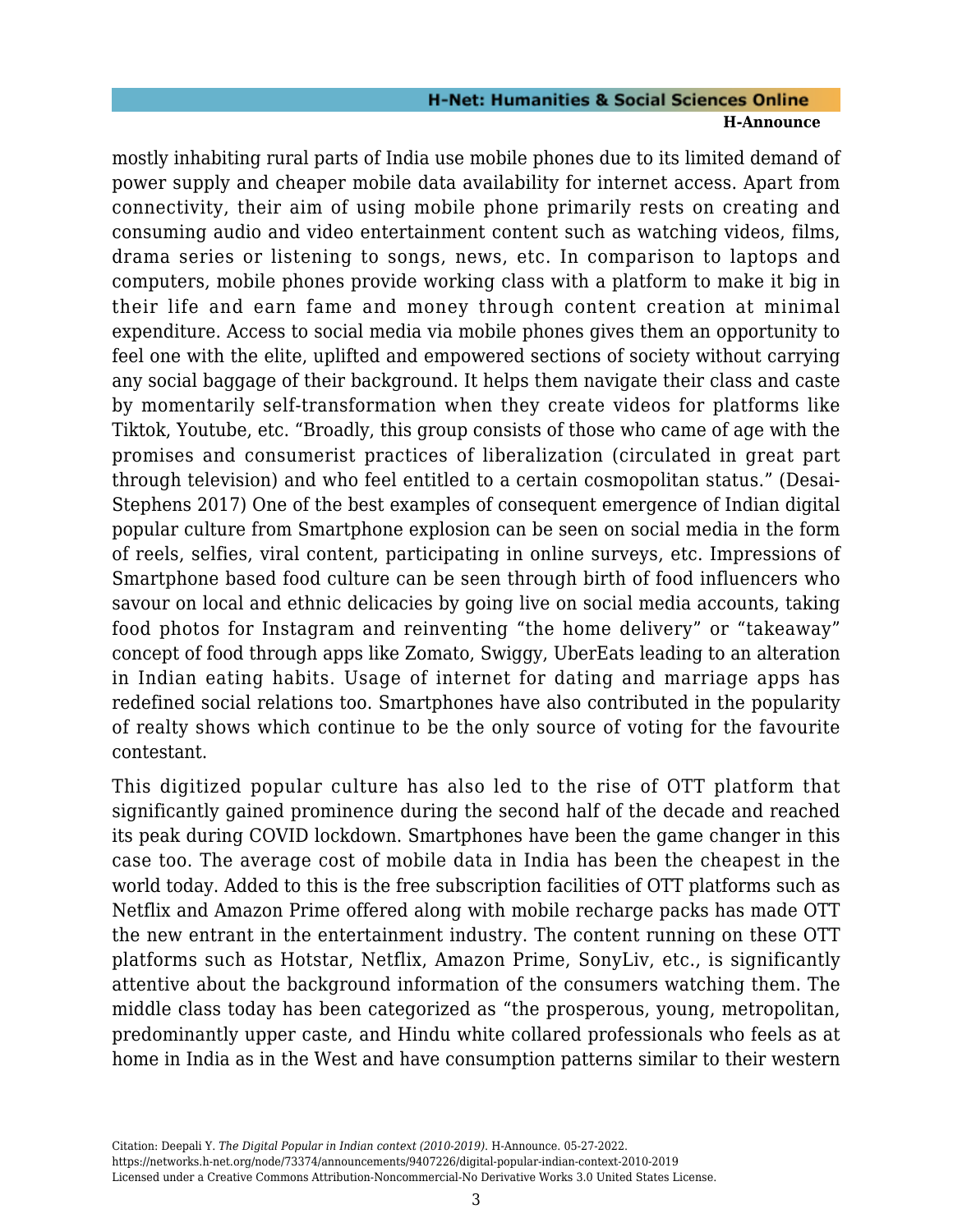counterparts. They have gained dominance as their interest converges with the market, media, and an increasingly neoliberal state." (Singh 2014) This dominance has led to major reshuffling in urbanscape of India which further contributed in the shaping up of popular culture on the basis of geographical region. Henrike Donner (2012), highlights that upward mobility of new middle classes ensured their movement towards metropolitan cities in search of better opportunities and improved lifestyles. This resulted in creating more pressure on cities thus transforming suburbs into extensions of these cities. The suburban areas constituted by slums, migrant workers and informal markets were now remodelled with townships where private investors promised luxurious living with best heath care, education and entertainment facilities. "It appears that the reordering of urban space in the case of post-liberalization India is very much driven by middle class desires, the realization of which involves a top-down approach, whereby a nexus of experts (planners), bureaucrats, politicians and private investors focus on projects indexing a "global city" status and where local regeneration follows suit." (Donner 2012). The resultant working class which had earlier moved to cities in a newly liberalized economy was now forced to move back to the periphery with a group of men living in overtly crowded areas in small rooms covered with tin roofs. Their entire focus was to earn livelihood not only for themselves but also for their families living in villages because of their inability to afford the cost of living for entire family in these ultra modernized cities. This peripheral shift reached its peak in the second decade of millennial era when they were forced to return to their villages due to unaffordable cost of living and no housing facilities with the onset of COVID in 2020. This ultimately led to the sharp contrast between two sections of society thus widening the class gap more than ever. On one hand we have the big city dwellers and on the other hand there are small townspeople who were conveniently overlooked for the surrounded overcrowding, filth, squalor and their inability to fit in with the newly acquired notions of modernity. The OTT platforms airing random shows have become so successful only because of their ability to relate and strike a chord with these two sections of society. They offer a break from stereotypical, oldfashioned mainstream TV shows revolving around ideal families with all pervasive morality. They also come with the promise of convenience in watching them anywhere and anytime with utmost content diversity in regional languages making OTT a new favourite among youth from both rural and urban as well as middle and working classes today. "Steven Miles (2006) contends that the idea of youth subcultures emerging as a resistance to dominant cultures is no longer relevant and needs to be replaced by the concept of youth lifestyle, in which young people become consumers of mass media to derive meanings of self... in the digital age..."